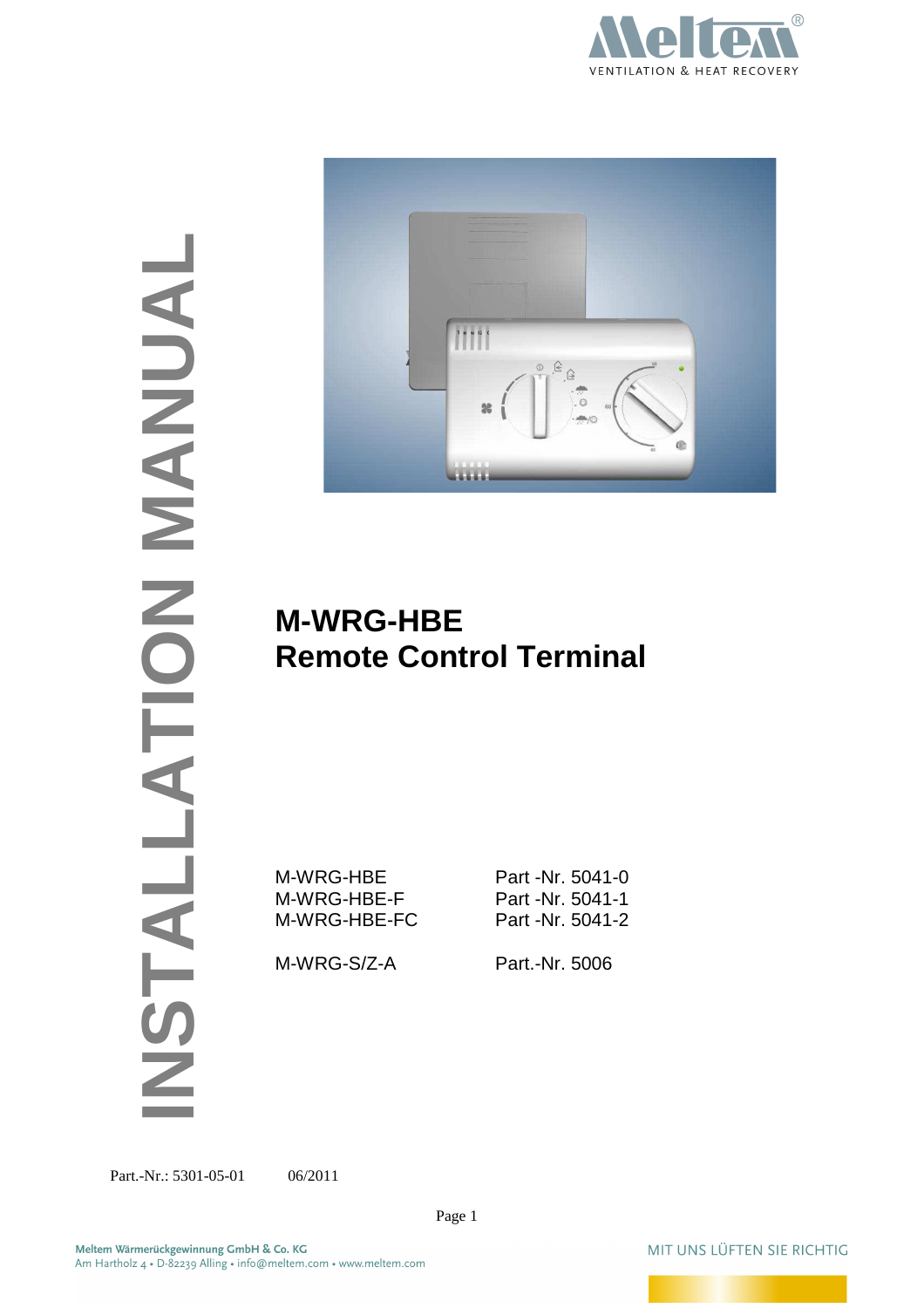

#### **Contents**

| <b>INSTALLATION MANUAL</b> |                                                              |                |  |  |
|----------------------------|--------------------------------------------------------------|----------------|--|--|
| $\mathbf{1}$               | Overview                                                     | 3              |  |  |
|                            | 2 Electrical connections of the ventilation unit M-WRG-S/Z-A |                |  |  |
|                            | 3 Wiring diagram                                             | $\overline{4}$ |  |  |
| $\overline{4}$             | <b>Overview Control Elements M-WRG-HBE</b>                   | 5              |  |  |
|                            | 5 Overview Operating Modes                                   | 6              |  |  |

MIT UNS LÜFTEN SIE RICHTIG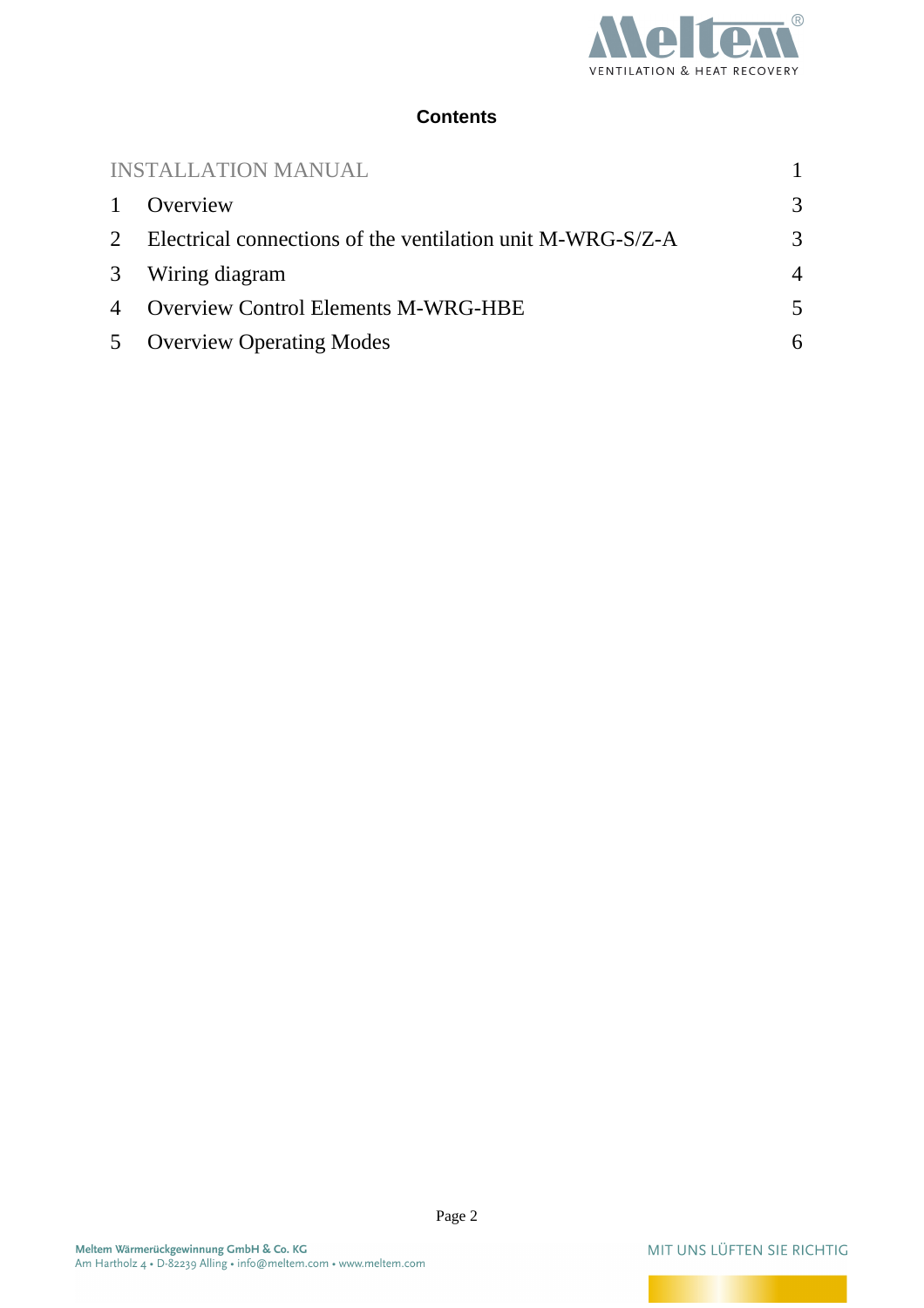

# **1 Overview**

This document describes the installation of the M-WRG-HBE remote control terminals. For the installation of the corresponding ventilation unit M-WRG-S/Z-A refer to the installation manual M-WRG-S/K (Part.-Nr.: 5300-10-01).

The wall-mounted control terminal should be installed on a flush-mounted box (cut-in box). Control terminal and ventilation units are connected using a 8-core control wire. Up to five M-WRG-S/Z-A units can be connected to one control terminal M-WRG-HBE, however the power supply wire (pin  $V+$ ) must be connected to one ventilation unit only. A total wire length of 50 m should not be exceeded.

It is also possible to connect an external timer to the control terminal.

# **2 Electrical connections of the ventilation unit M-WRG-S/Z-A**

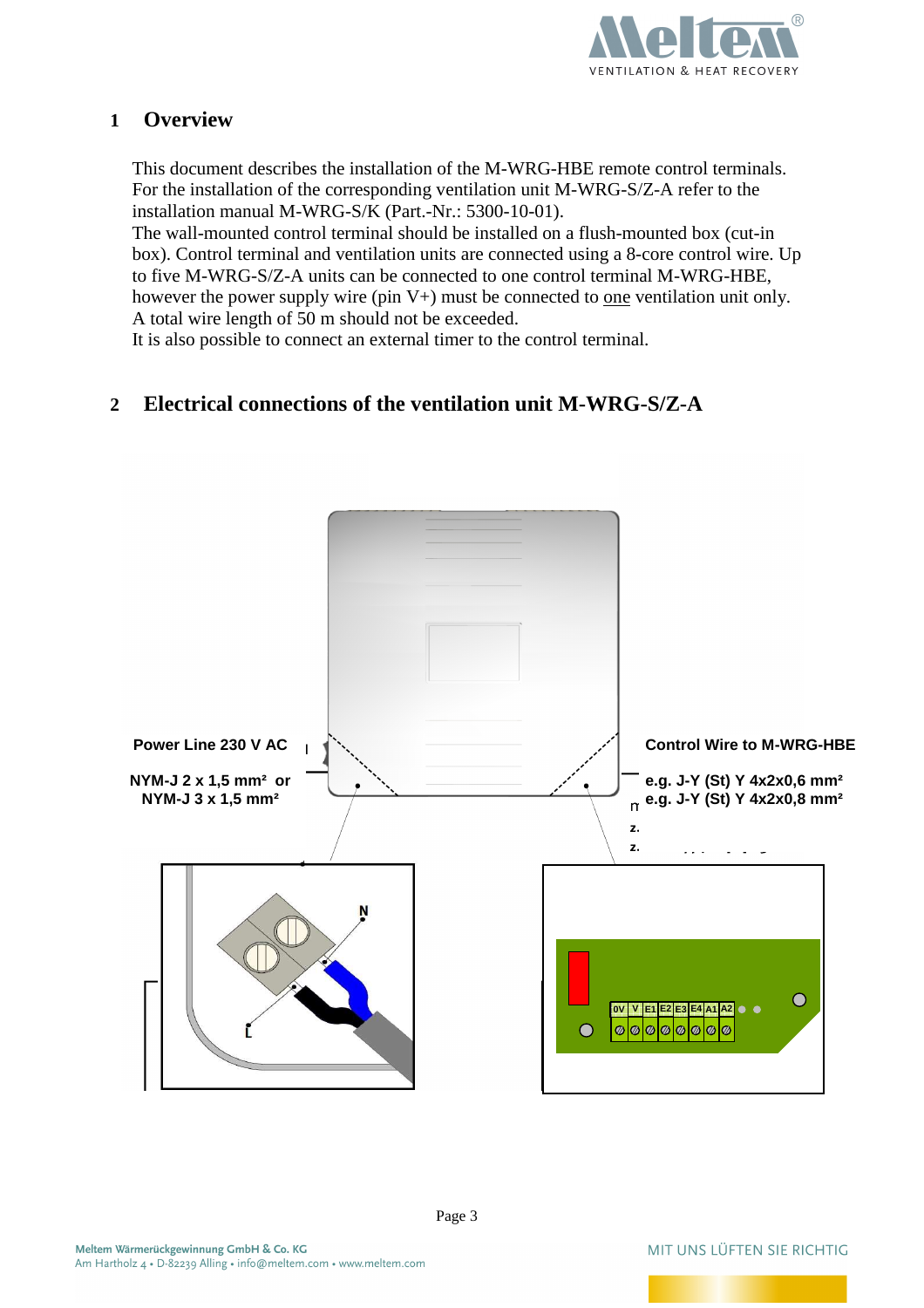

# **3 Wiring diagram**



**Warning:** The power supply wire V+ for the control terminal shall be connected to one M-WRG-S/Z-A unit only

**V+ V+** 

A4 | E4 | E4 | E4 | E4 | E4 E1 | A1 | A1 | A1 | A1 | A1 0V 0V 0V 0V 0V 0V

MIT UNS LÜFTEN SIE RICHTIG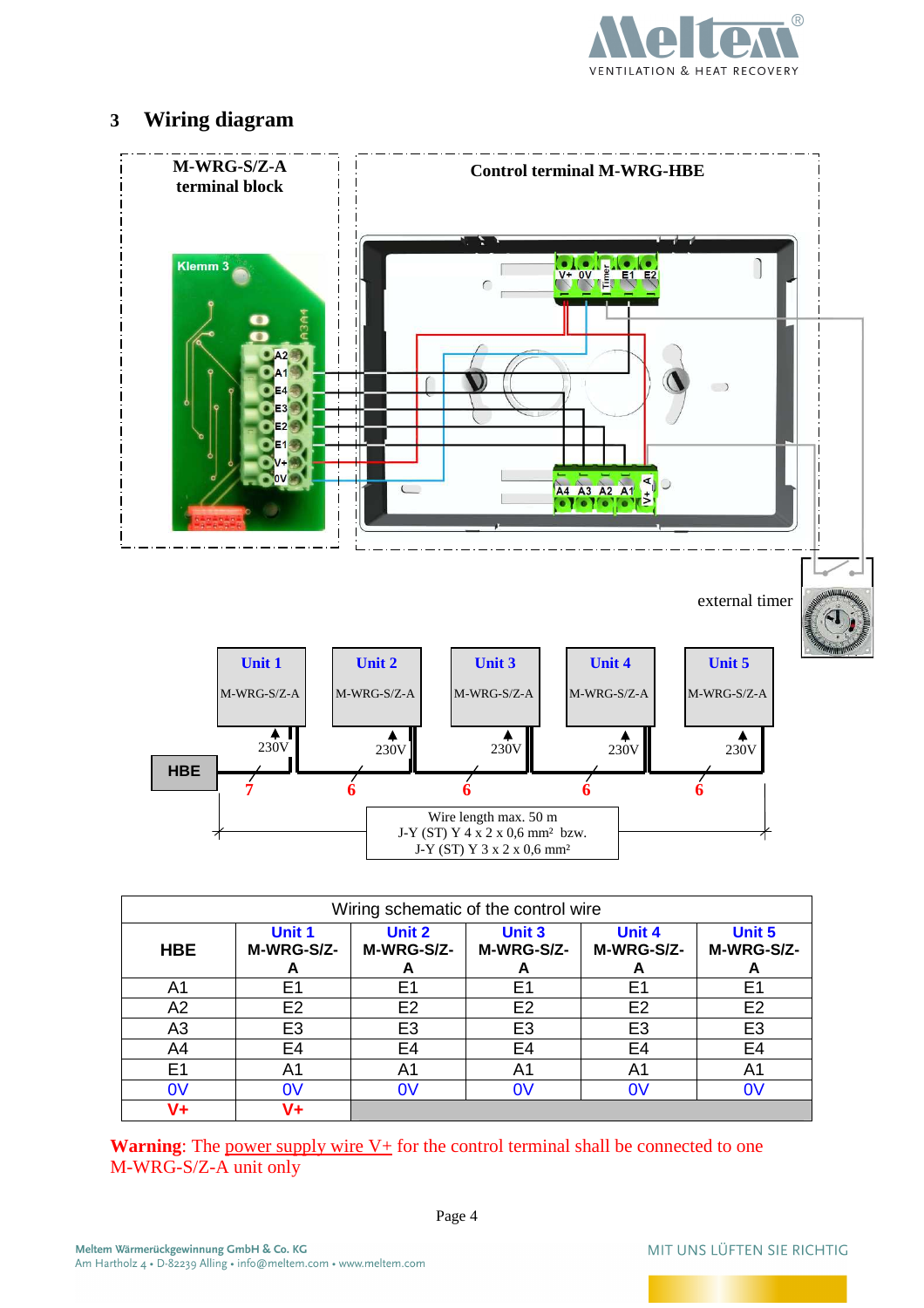

# **4 Overview Control Elements M-WRG-HBE**



(\*) Air Humidity can only be controlled with M-WRG-HBE-F and M-WRG-HBE-FC models, Air Quality only with M-WRG-HBE-FC model.

MIT UNS LÜFTEN SIE RICHTIG